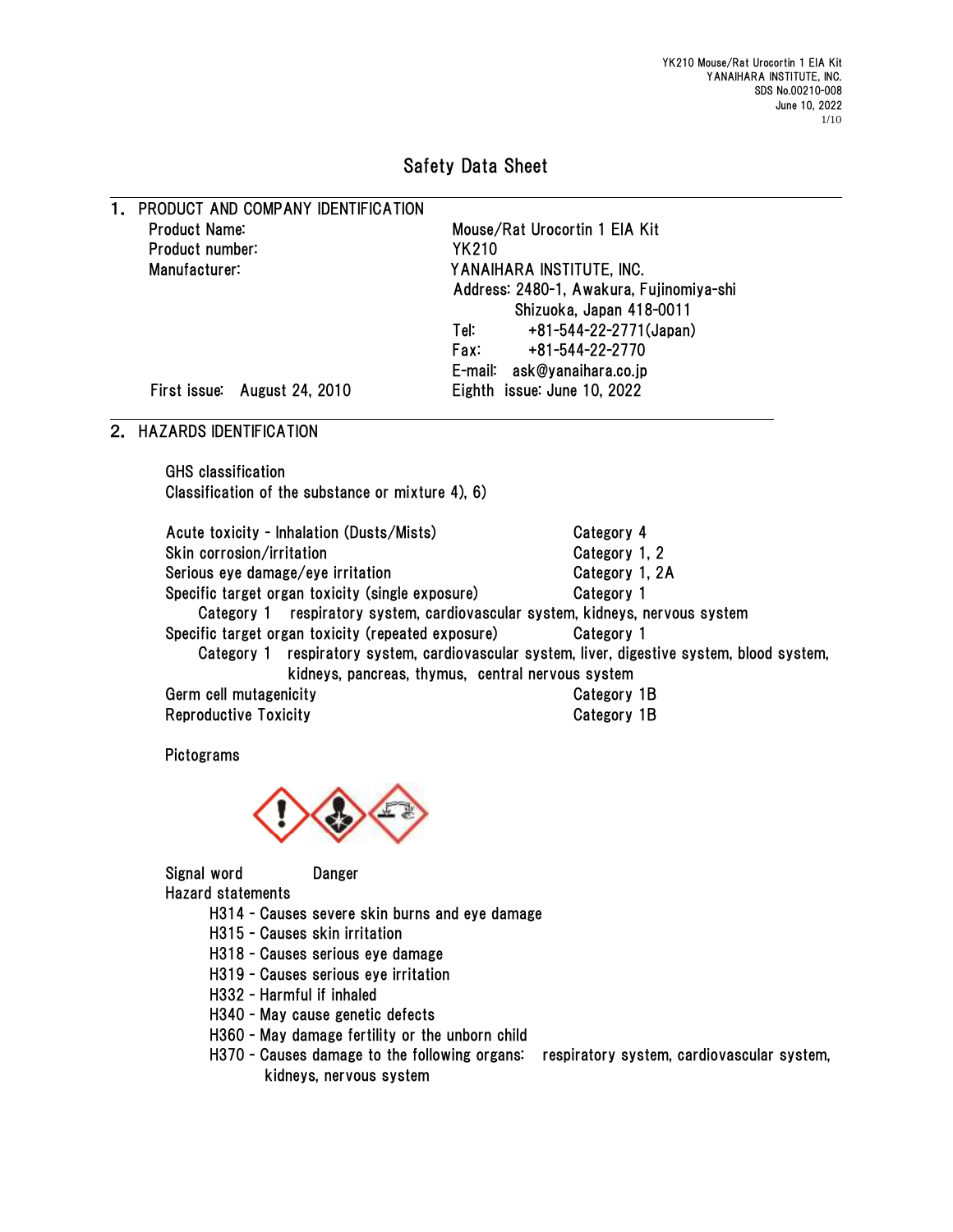H372 - Causes damage to the following organs through prolonged or repeated exposure: respiratory system, cardiovascular system, liver, digestive system, blood system, kidneys, pancreas, thymus, central nervous system

Precautionary statements-(Prevention)

Obtain special instructions before use.

Do not handle until all safety precautions have been read and understood.

Do not breathe dust/fumes/gas/mist/vapors/spray.

Wash face, hands and any exposed skin thoroughly after handling.

Do not eat, drink or smoke when using this product.

Use only outdoors or in a well-ventilated area.

Wear protective gloves/protective clothing/eye protection/face protection.

Use personal protective equipment as required.

#### Precautionary statements-(Response)

Immediately call a POISON CENTER or doctor/physician.

IF SWALLOWED: Rinse mouth. Do NOT induce vomiting.

IF ON SKIN: Wash with plenty of soap and water.

IF ON SKIN (or hair): Remove/Take off immediately all contaminated clothing. Rinse skin with water/ shower.

IF INHALED: Remove victim to fresh air and keep comfortable for breathing.

IF IN EYES: Rinse cautiously with water for several minutes. Remove contact lenses, if present and easy to do. Continue rinsing.

IF exposed: Call a POISON CENTER or doctor/physician.

Call a POISON CENTER or doctor/physician if you feel unwell.

If skin irritation occurs: Get medical advice/attention.

If eye irritation persists: Get medical advice/attention.

Take off contaminated clothing and wash before reuse.

Wash contaminated clothing before reuse.

Precautionary statements-(Storage)

Store locked up

Store in a well-ventilated place. Keep container tightly closed.

Precautionary statements-(Disposal)

Dispose of contents/container to an approved waste disposal plant

#### **Others**

Other hazards Not available

Other reagents may be harmful if inhaled and ingested. May cause eye and skin irritation.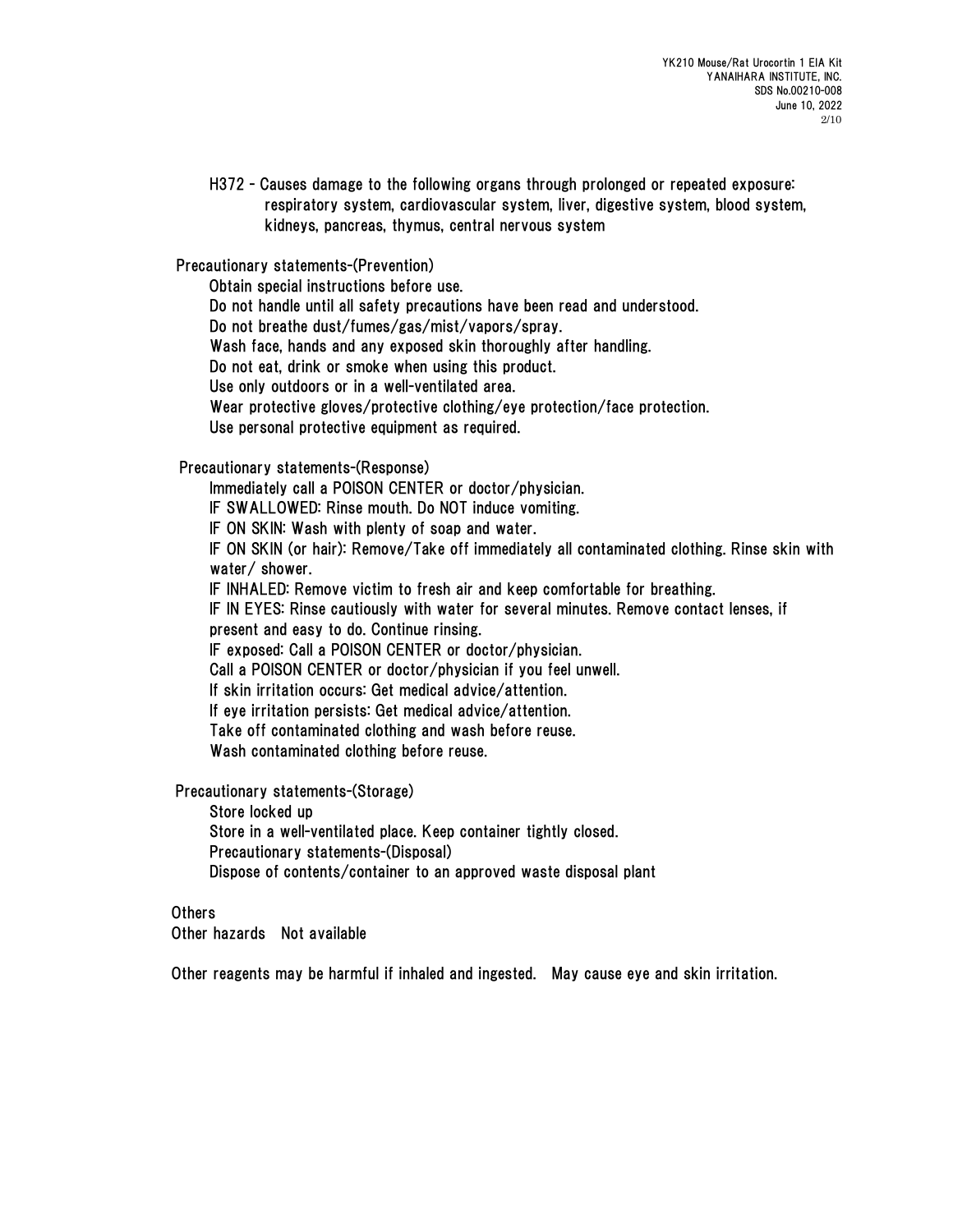## 3. COMPOSITION, INFORMATION ON INGREDIENTS Product Name CAS Number Mouse/Rat Urocortin 1 EIA Kit None

#### Kit components:

| No. | Component                 | Quantity | Chemical name                                 | W <sub>t</sub> % | CAS No.       | <b>Chemical Formula</b> |
|-----|---------------------------|----------|-----------------------------------------------|------------------|---------------|-------------------------|
| 1)  | Antibody coated plate     | plate    | Plate coated with rabbit anti mouse/rat       |                  |               |                         |
|     |                           |          | urocortin 1 antibody $\circled{1}$            |                  |               |                         |
| 2)  | Standard                  | $100$ ng | Synthetic mouse/rat urocortin 1               |                  |               |                         |
|     |                           |          | (Lvophilized)                                 |                  |               |                         |
| 3)  | Labeled antigen           | vial     | Biotinvlated mouse/rat urocortin 1            |                  |               |                         |
| 4)  | <b>SA-HRP solution</b>    | $12$ mL  | (Lyophilized) 3<br>HRP labeled Streptavidin 4 |                  |               |                         |
|     |                           |          | Phenol 5                                      | 0.096%           | 108-95-2      | C6H5OH                  |
|     |                           |          | Chloramphenicol 6                             | 0.02%            | $56 - 75 - 7$ | C11H12CL2N205           |
| 5)  | Enzyme substrate solution | $12$ mL  | 3,3',5,5'-Tetramethylbenzidine $\mathcal{D}$  | No               | 54827-17-7    | C16H20N2                |
|     |                           |          |                                               | information      |               |                         |
| 6)  | <b>Stopping solution</b>  | $12$ mL  | Sulfuric acid (1M) 8                          | 9.69%            | 7664-93-9     | <b>H2SO4</b>            |
| 7)  | <b>Buffer solution</b>    | 15 mL    | Tris-HCI buffer including serum               |                  |               |                         |
|     |                           |          |                                               |                  |               |                         |
| 8)  | Washing solution          | 50 mL    | Sodium chloride 9                             | 18%              | 7647-14-5     | NaCl                    |
|     | (concentrated)            |          | Polyoxyethylene sorbitan monolaurate          |                  |               |                         |
|     |                           |          | $(Tween20)$ $10$                              | 1%               | 9005-64-5     | C58H114026              |
| 9)  | Adhesive foil             | 3 pieces |                                               |                  |               |                         |
|     |                           |          |                                               |                  |               |                         |

#### 4. FIRST AID MEASURES

Inhalation: Immediately remove victim to fresh air. Consult a physician if necessary. Eye contact: Immediately flush eyes with flooding amounts of running water for at least 15 minutes. Consult a physician if necessary. Skin contact: Immediately remove contaminated clothes and shoes, flush skin with plenty of water or shower. Wash contaminated clothing and shoes. Consult a physician if necessary. Ingestion: Immediately seek medical attention.

#### 5. FIRE FIGHTING MEASURES Flammable properties: Nonflammable

| Flammable properties.       | <b>NONTIAMMADIE</b>                                                                                                                                                                                 |
|-----------------------------|-----------------------------------------------------------------------------------------------------------------------------------------------------------------------------------------------------|
| Extinguishing media:        | Foam, Carbon dioxide, dry chemical powder, soil, water                                                                                                                                              |
| Fire fighting instructions: | May emit toxic fumes under fire conditions. Wear full fire fighting<br>protective equipment including self-contained breathing apparatus.<br>Do not contact to the components when extinguish fire. |
|                             |                                                                                                                                                                                                     |

| 6. ACCIDENTAL RELEASE MEASURES |                                                                                                                                                                                                                                          |  |  |  |
|--------------------------------|------------------------------------------------------------------------------------------------------------------------------------------------------------------------------------------------------------------------------------------|--|--|--|
| Personal precautions:          | Remove all ignition sources and ventilate. Wear suitable protective<br>equipment. Avoid contact with skin and eyes. Keep off except persons<br>concerned.                                                                                |  |  |  |
|                                | Environmental precautions: Prevent spills from entering sewers, watercourses or low area, and prevent<br>from affecting environment.                                                                                                     |  |  |  |
| Methods for Clean up:          | In case of spill of liquid material, take up or cover spilled material with<br>ashes or other incombustible absorbents, and put in a container to be sealed.<br>After completely picked up, dispose. In case of spill of solid or powder |  |  |  |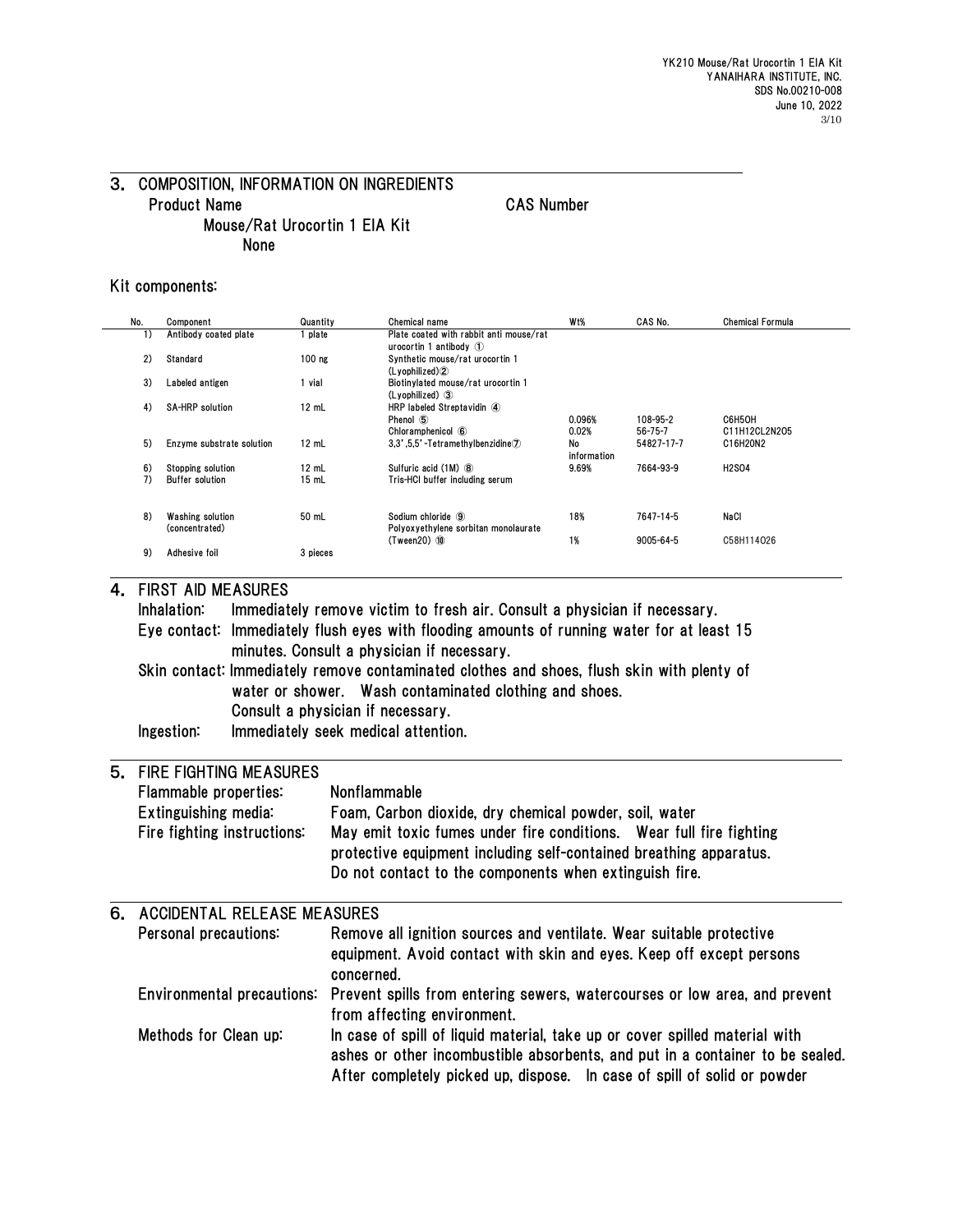material, prevent causing dust, sweep and collect, and put in a container to be sealed. Wash the spill site with water.

## 7. HANDLING AND STORAGE

|    | Handling: | Obtain a package insert before use.                                    |
|----|-----------|------------------------------------------------------------------------|
|    |           | Read all the cautions for safety in the package insert before use.     |
|    |           | Avoid strong light.                                                    |
|    |           | Avoid contact, inhalation and swallow.                                 |
|    |           | Use only in open air or ventilated area.                               |
|    |           | Prevent from entering eyes.                                            |
|    |           | Ventilate the area to keep concentration in air below exposure limits. |
|    |           | Avoid inhalation of mist, vapor and spray of material.                 |
|    |           | Avoid contact with eyes, skin and clothing.                            |
|    |           | Do not smoke and eat while using this kit.                             |
|    |           | Wash hands thoroughly after handling.                                  |
|    |           | Prevent from entering environment.                                     |
|    |           | Handle materials with suitable protection.                             |
|    |           | Use suitable equipment.                                                |
|    |           | Do not pipette by mouth.                                               |
|    |           | Do not leak, overflow and scatter.                                     |
|    |           | Do not fall down and damage.                                           |
|    | Storage:  | Store away from sunlight in a cool and dark place at 36-47°F (2-8°C).  |
| 8. |           | EXPOSURE CONTOROLS, PERSONAL PROTECTION                                |

Engineering measures: General ventilation and/or local exhaust ventilation as well as process isolation is necessary to minimize employee exposure and maintain exposure limits below exposure limits. Equip eye flushing facilities and shower rooms near operating place where this kit is handled or stored.

| Control parameter: | 5 OSHA Final Limits; | $TWA = 5$ ppm            |
|--------------------|----------------------|--------------------------|
|                    | JSOH (Japan);        | $TWA = 5$ ppm OEL        |
|                    |                      | TWA= 19mg/m3 OEL Skin    |
|                    | ACGHTLV(s);          | $TWA = 5$ ppm Skin       |
|                    | 8 OSHA Final Limits; | $TWA = 1 mg/m3$          |
|                    | JSOH (Japan);        | $TWA = 1 mg/m3$          |
|                    | ACGIH TLV(s);        | TWA= $0.2 \text{ mg/m3}$ |

Personal protection:

Respiratory protection; NIOSH and MSHA approved respirator. Hand protection; Suitable impervious gloves. Eye protection; Suitable safety glasses (goggles). Skin protection; Suitable protective clothing.

Others: Wash hands thoroughly after handling materials.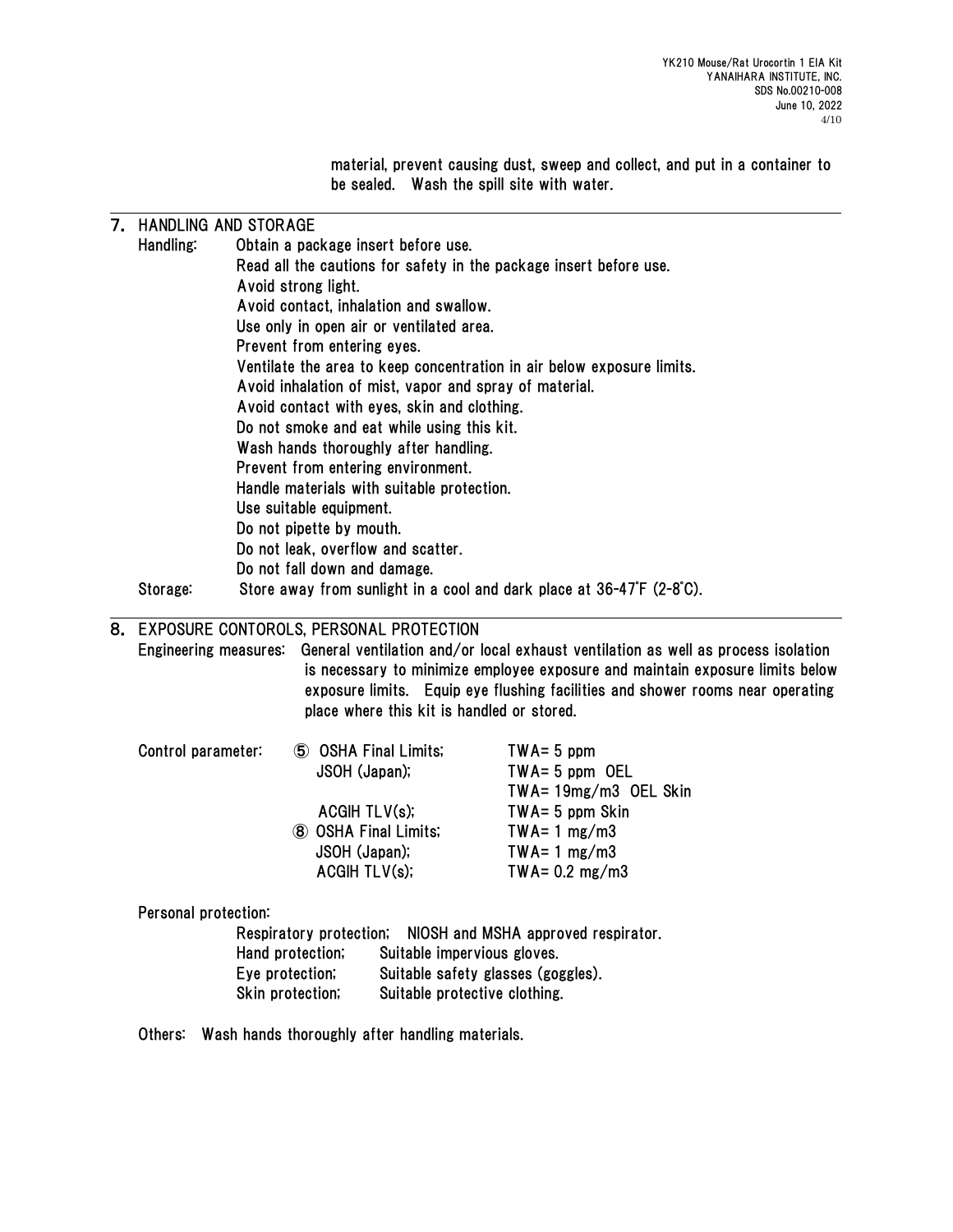| Component                    | 1)                 | 2)                                    | 3)                                             | 4)                         | 5)                                    | 6)                                  | 7)                           | 8)                                  | 9)                                           |
|------------------------------|--------------------|---------------------------------------|------------------------------------------------|----------------------------|---------------------------------------|-------------------------------------|------------------------------|-------------------------------------|----------------------------------------------|
| Appearance                   | Colorless<br>plate | White color,<br>lyophilized<br>powder | Light brown<br>color,<br>lyophilized<br>powder | Orange<br>color.<br>Liquid | Colorless to<br>pale yellow<br>liquid | Colorless<br>transparent,<br>Liquid | Light brown<br>color, Liquid | Colorless<br>transparent,<br>Liquid | Colorless<br>transparent<br>Polymer<br>sheet |
| pН                           | N/A                | N/A                                   | N/A                                            | 6.8                        | $3.3 - 3.8$                           | < 1.0                               | N/A                          | N/A                                 | N/A                                          |
| Melting point                | N/A                | N/A                                   | N/A                                            | N/A                        | D/N/A                                 | N/A                                 | N/A                          | N/A                                 | N/A                                          |
| <b>Boiling point</b>         | N/A                | N/A                                   | D/N/A                                          | D/N/A                      | D/N/A                                 | Undetermined                        | D/N/A                        | Undetermined                        | N/A                                          |
| Flash point                  | N/A                | D/N/A                                 | D/N/A                                          | D/N/A                      | D/N/A                                 | D/N/A                               | D/N/A                        | D/N/A                               | N/A                                          |
| <b>Explosive limits</b>      | N/A                | D/N/A                                 | D/N/A                                          | D/N/A                      | Not<br>explosive                      | D/N/A                               | D/N/A                        | D/N/A                               | N/A                                          |
| Vapor pressure               | N/A                | D/N/A                                 | D/N/A                                          | D/N/A                      | D/N/A                                 | D/N/A                               | D/N/A                        | D/N/A                               | N/A                                          |
| density<br>Vapor<br>$air=1)$ | N/A                | D/N/A                                 | D/N/A                                          | D/N/A                      | D/N/A                                 | D/N/A                               | D/N/A                        | D/N/A                               | N/A                                          |
| <b>Specifics</b><br>gravity  | D/N/A              | Undetermined                          | Undetermined                                   | Undetermined               | 1.01                                  | Undetermined                        | Undetermined                 | Undetermined                        | D/N/A                                        |
| Solubility in<br>water       | Insoluble          | Soluble                               | Mixable                                        | Mixable                    | Mixable                               | Mixable                             | Mixable                      | Mixable                             | Insoluble                                    |
| Decomposition<br>temperature | N/A                | D/N/A                                 | D/N/A                                          | D/N/A                      | D/N/A                                 | D/N/A                               | D/N/A                        | D/N/A                               | N/A                                          |
| N/A: Not applicable          |                    |                                       |                                                |                            |                                       |                                     |                              |                                     |                                              |

## 9. PHYSICAL AND CHEMICAL PROPERTIES

D/N/A: data not available

| 10. STABILITY AND REACTIVITY          |                                                                                                              |
|---------------------------------------|--------------------------------------------------------------------------------------------------------------|
| Chemical stability:                   | Product is stable under normal handling.                                                                     |
| Shelf life:                           | Stable up to 24 months after manufacturing.                                                                  |
| Hazardous polymerization:             | Will not occur.                                                                                              |
| Conditions to avoid:                  | Extremes of temperature and direct sunlight, heat, flames and<br>sparks, static electricity, spark, moisture |
| Incompatibility with other materials: | Alkaline substances, metals, strong oxidizing agents                                                         |
| Hazardous decomposition products:     | Sulfur oxides(SOx), Carbon monoxide(CO), carbon dioxide(CO2),<br>Nitrogen oxides(NOx)                        |

## 11. TOXICOLOGICAL INFORMATION

Information as the mixture is not available.

- Acute toxicity : 4) Phenol (oral, rat); LD50=375mg/kg (dermal rabbit) LD50=670mg/kg Chloramphenicol (oral, rat); LD50=2500mg/kg ATE=319.8 Hazard statement; Harmful if swallowed. 5) Not classified 6) Sulfuric acid (inhalation, rat); 2H LC50=510mg/m3
	- (oral, rat) LD50=2140mg/kg Category 4 Hazard statement; Harmful if inhaled. Content=9.69%
	- 8) Tween 20 (oral, rat); LD50=37000mg/kg Sodium chloride (oral, rat); LD50=3000mg/kg Not classified

Skin corrosion/irritation:

4) Phenol; Based on the NITE GHS classification results.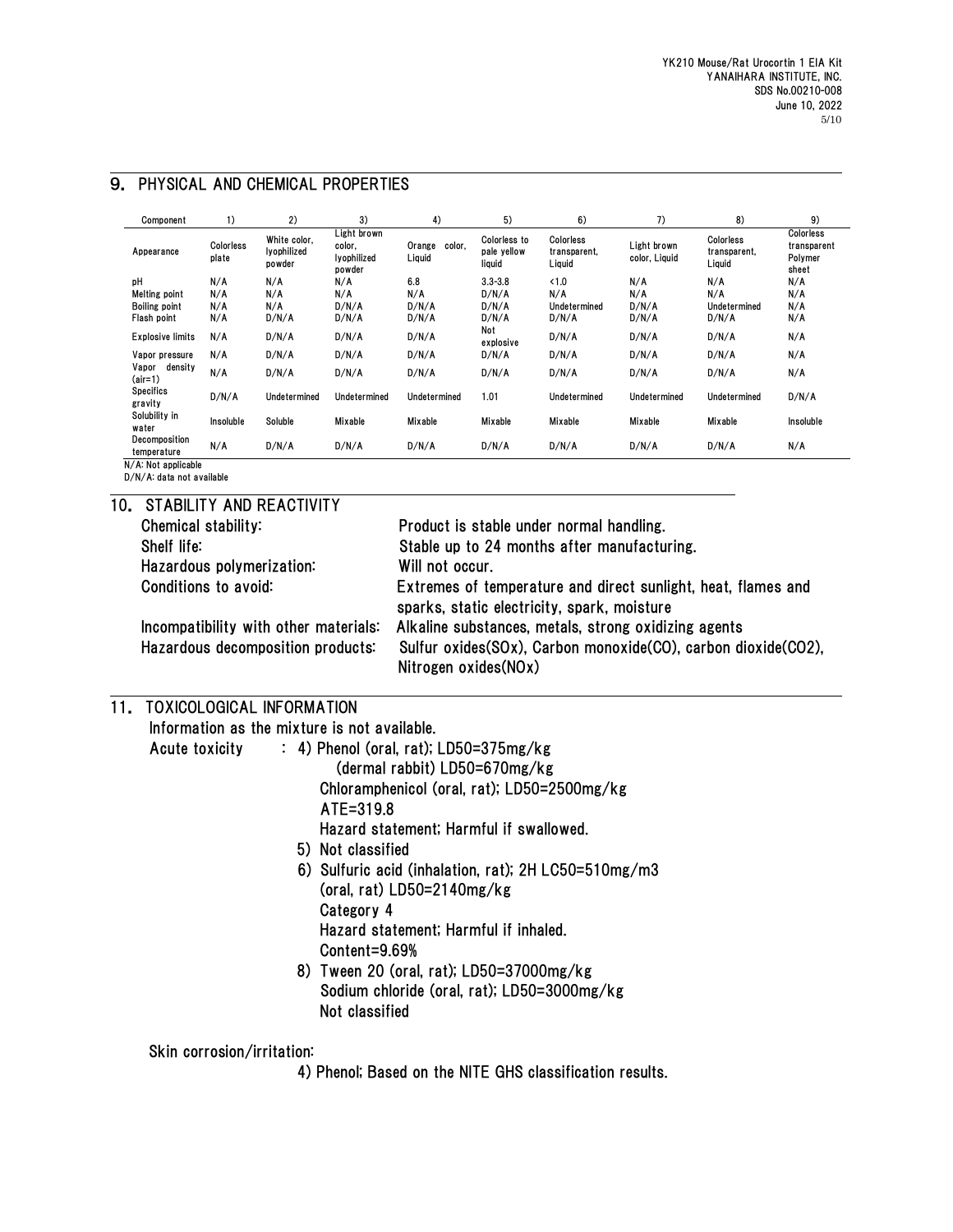Category 2 Hazard statement; Causes skin irritation. Content=0.096% Chloramphenicol; Information not available.

Not classified

- 5) Not classified
- 6) Sulfuric acid; Based on the NITE GHS classification Category 1 Hazard statement; Causes severe skin burns and eye damage
- Content=9.69% 8) Tween 20 (skin, human); 15mg/3days, Mild Sodium chloride (skin, rabbit); 500mg/24H, Mild Category 3 Hazard statement; Skin irritant

## Serious eye damage/irritation:

- 4) Phenol; Based on the NITE GHS classification results.
	- Category 2A

Hazard statement; Causes serious eye irritation. Content=0.096%

Chloramphenicol; Information not available.

- Not categorized
- 5) Not classified
- 6) Sulfuric acid; Based on the NITE GHS classification results. Category 1

Hazard statement; Causes serious eye damage. Content=9.69%

 8) Tween 20 (eye); R-phase(s) =R36 (Irritating to eyes) Sodium chloride (eye, rabbit); 100mg/24H, Medium Category 2B Hazard statement; Causes eye irritation.

#### Respiratory or skin sensitization:

## Respiratory sensitization

- 4) Phenol; Based on the NITE GHS classification results.
	- Chloramphenicol; Information not available.
- 5) Not classified
- 6) Sulfuric acid; No data available.

#### Skin sensitization

- 4) Phenol; Based on the NITE GHS classification results.
	- Chloramphenicol (skin); Causes allergic skin reaction. Content=0.02% Not classified
- 5) Not classified
- 6) Sulfuric acid; No data available.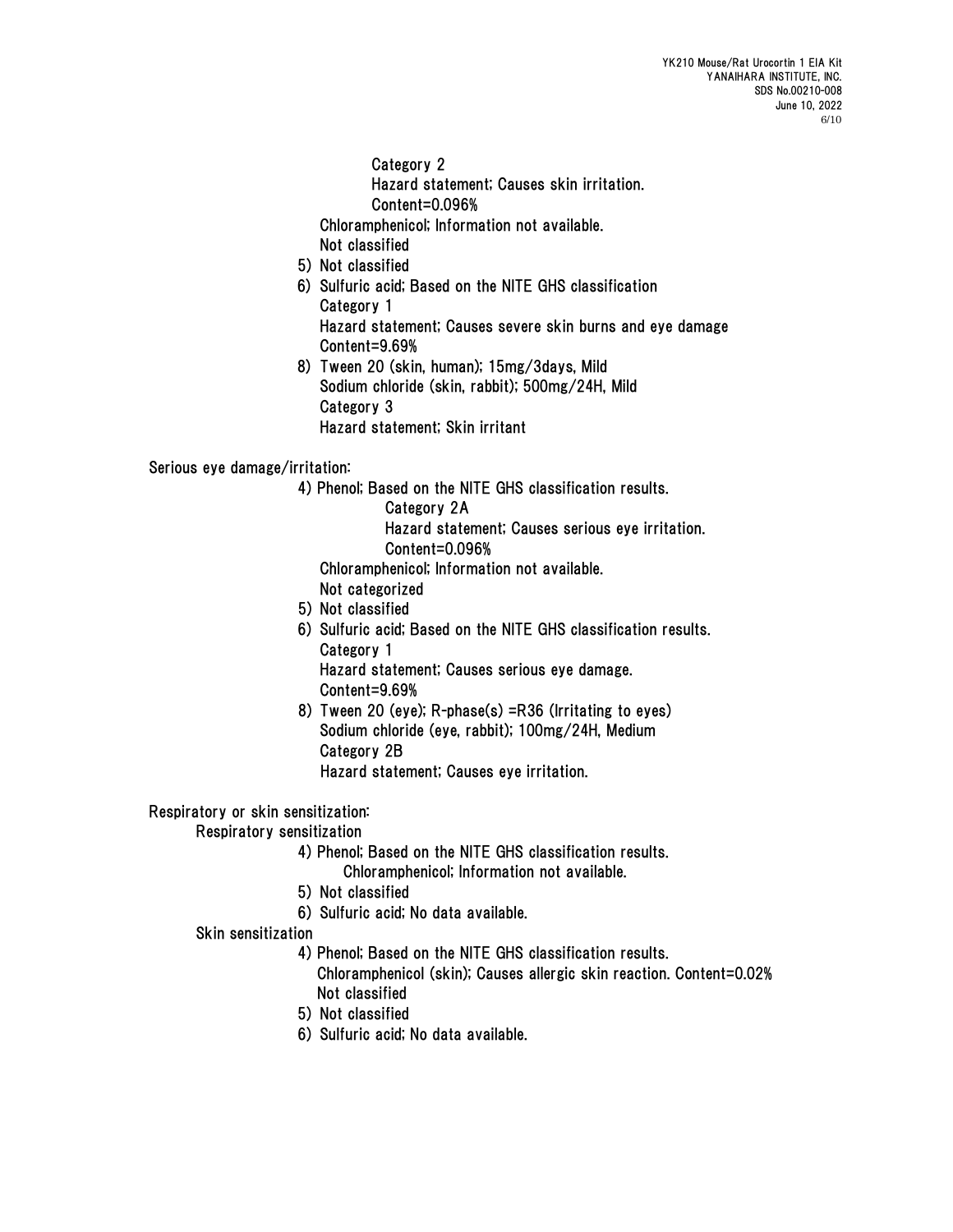Germ cell mutagenicity:

- 4) Phenol; Based on the NITE GHS classification results.
	- Category 1B

Hazard statement; May cause genetic defects.

 Content=0.096% Chloramphenicol; Information not available.

- 5) Not classified
- 6) Sulfuric acid; No data available.
- Carcinogenicity: 4) Phenol; IARC 3 (1999) (substances which cannot be classified to human carcinogens), ACGIH: A4 (2005), IRIS: D (2002) Chloramphenicol; IARC group 2A (substances which may be carcinogenic to human), Content=0.02%
	- Not classified
	- 5) Not classified
	- 6) Sulfuric acid; Occupational exposure to Mist of inorganic strong acids including sulfuric acid is classified to group 1 in IARC (to have carcinogenicity for human ), group A2 in ACGIH (suspected human carcinogens) and group K in NTP (known to have carcinogenicity for human). With respect for the evaluation by IARC and current evaluation by NTP, it should be classified to category 1, however since sulfuric acid itself is classified to Category 4 in DFGOT and is not classified to carcinogen by any other organization, component 6) cannot be classified.

Reproductive toxicity:

- 4) Phenol; Based on the NITE GHS classification results.
	- Category 1B
	- Hazard statement; May damage fertility or the unborn child.
	- Content=0.096%
	- Chloramphenicol; Information not available.
- 5) Not classified
- 6) Sulfuric acid; No data available.

## Specific target organ systemic toxicity/Single exposure:

4) Phenol; Based on the NITE GHS classification results.

Category 1 respiratory system, cardiovascular system, kidney and nervous system

# Hazard statement; Causes damage to following organs: respiratory system, cardiovascular system, kidneys, nervous

## system.

Content=0.096%

Chloramphenicol; Information not available.

- 5) Not classified
- 6) Sulfuric acid; Based on the NITE GHS classification results.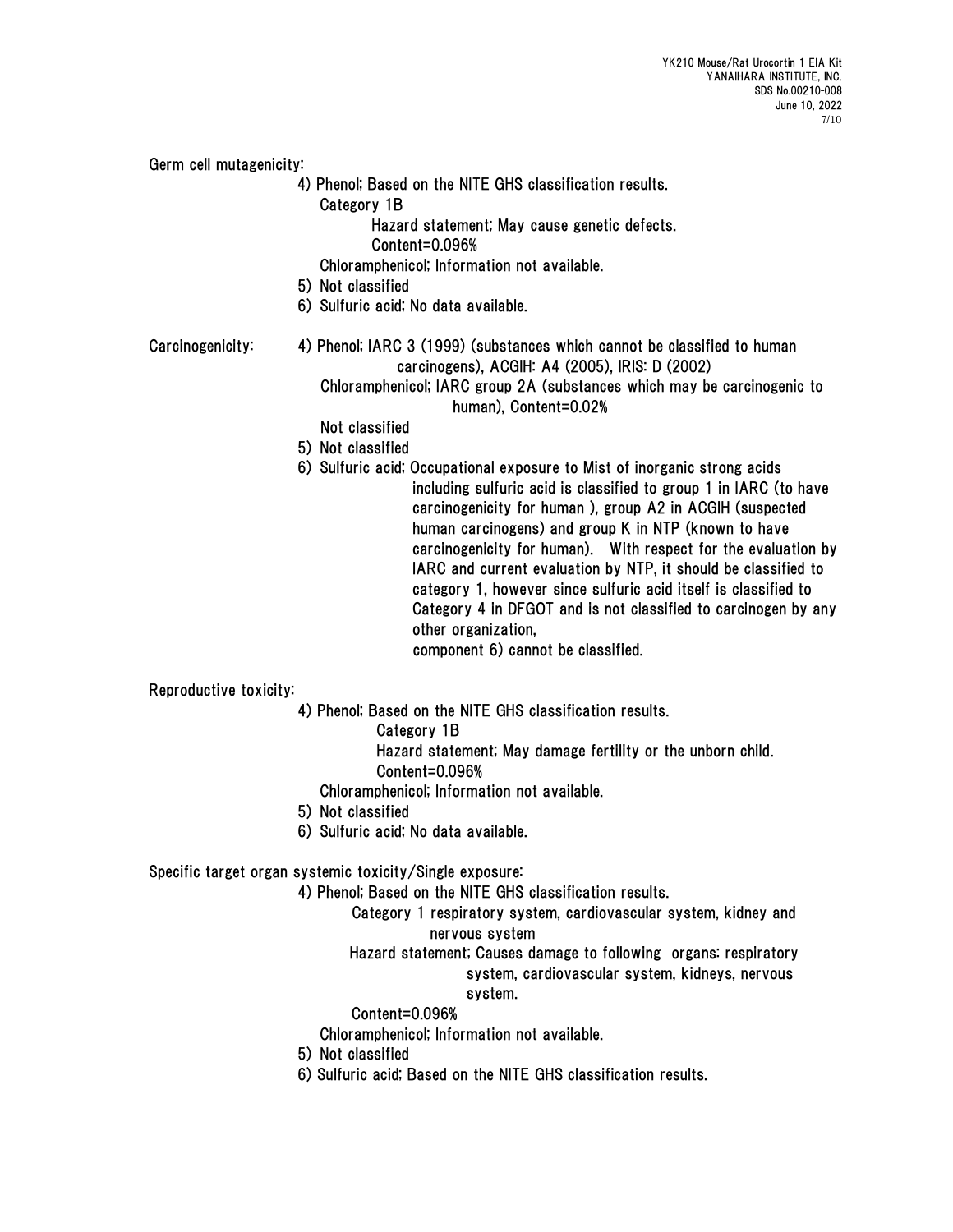Category 1 respiratory system Hazard statement; Causes damage to the following organs: respiratory system.

Content=9.69%

Specific target organ systemic toxicity/Repeated exposure:

4) Phenol; Based on the NITE GHS classification results.

Category 1 cardiovascular system, liver, digestive system, blood system, kidney, pancreas, thymus, central nervous system

Hazard statement; Causes damage to the following organs through

prolonged or repeated exposure: cardiovascular system, liver, digestive system, blood system, kidneys,

pancreas, thymus, central nervous system.

## Content=0.096%

Chloramphenicol; Information not available.

- 5) Not classified
- 6) Sulfuric acid; Based on the NITE GHS classification results. Category 1 respiratory system

 Hazard statement; Causes damage to respiratory system with long term or repeated exposure: respiratory system.

Content=9.69%

## 12. ECOLOGICAL INFORMATION

Information as the mixture is not available.

Aquatic environmental toxicity/Acute phase:

4) Phenol; Ceriodaphnia: EC50=3.1mg/L/48h (EU-RAR, 2002)

Algae/aquatic plants (Pseudokirchneriella subcapitata) 96H EC50=46.42 mg/L Fish (Pimephales promelas) 96H LC50=11.9-50.5mg/L Crustacea (Daphnia magna), 48H EC50=4.24-10.7 mg/L

Chloramphenicol; 96H LC50=15-42  $\mu$  g/L

- Component 4) is not classified.
- 5) No information available.
- 6) Sulfuric acid; In fish (Bluegill), 96H LC50=16-28mg/L Daphnia magna 24H EC50=29mg/L Hazard statement; Harmful to aquatic life.

Aquatic environmental toxicity/Chronical phase:

- 4) Phenol; Based on the NITE GHS classification results. Chloramphenicol; Has rapid degradability.
	- Component 4) is not classified.
- 6) Sulfuric acid; Based on the NITE GHS classification results.

# 13. DISPOSAL CONSIDERATIONS

Dispose of all waste material including containers in accordance with all applicable laws and local environmental regulations.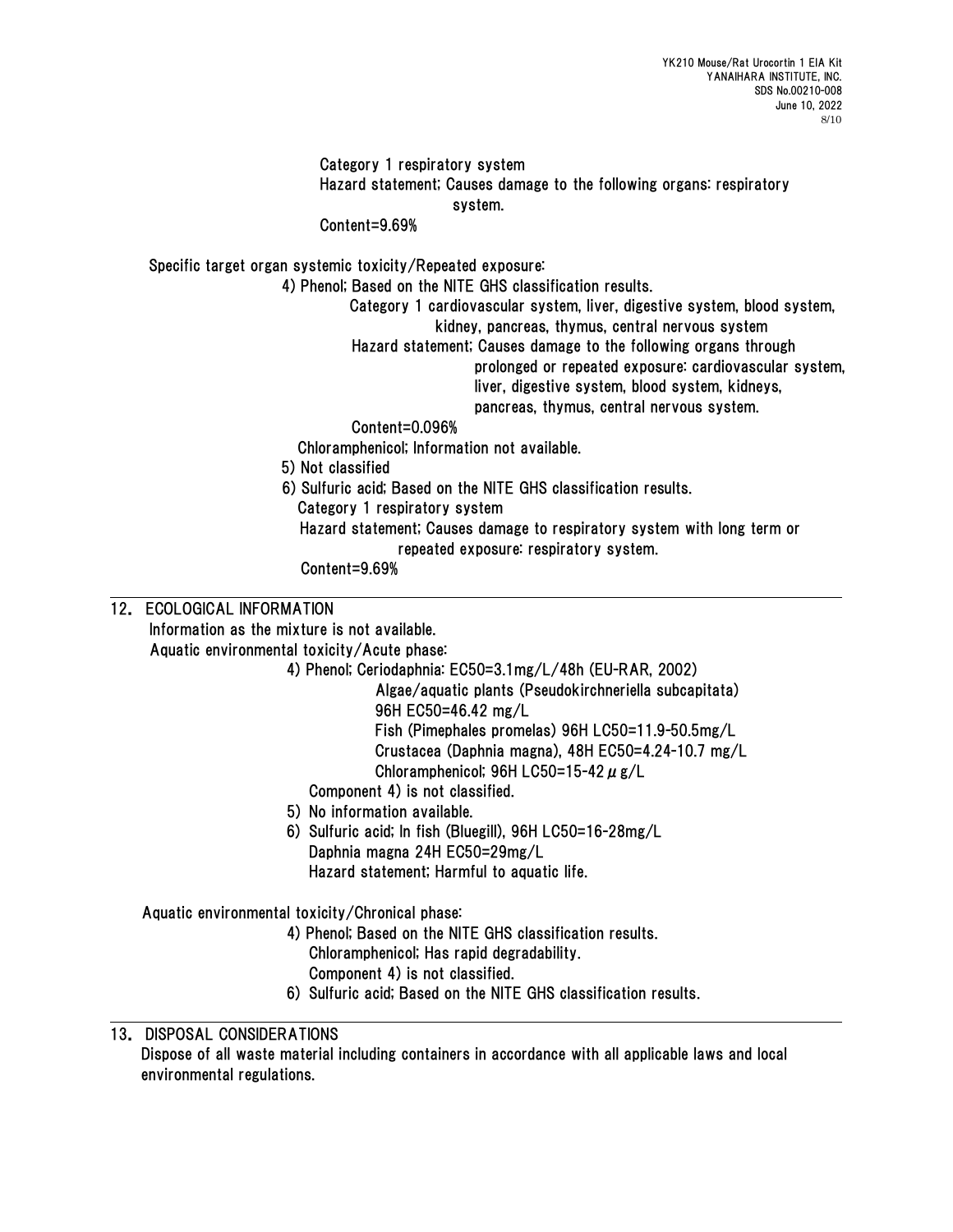#### 14. TRANSPORT INFORMATION IATA: As a mixture, the material is subjected to no limitations.

# 15. REGULATORY INFORMATION

International Inventories EINECS/ELINCS Listed TSCA Listed

Japanese regulations Fire Service Act; Not applicable Poisonous and Deleterious Substances Control Law; Not applicable Industrial Safety and Health Act; Group 3 Specified Chemical Substance, (Ordinance on Prevention of Hazards Due to Specified Chemical Substances Art.2 Para.1, Item 6) Harmful Substances Whose Names Are to be Indicated on the Label (Law Art.57, Para.1, Enforcement Order Art.18) Notifiable Substances (Law Art.57-2, Enforcement Oder Art.18-2 No.613, 474 Act on the Evaluation of Chemical Substances and Regulation of Their Manufacture, etc.; Priority Assessment Chemical Substances (Law Article 2, Para.5) Regulations for the carriage and storage of dangerous goods in ship; Corrosive Substances(Ordinance Art.3, Ministry of Transportation Ordinance Regarding Transport by Ship and Storage) Civil Aeronautics Law; Corrosive Substances (Ordinance Art.194, MITL Nortification for Air Transportation of Explosives etc.) Marine Pollution Prevention Law Pollutant Release and Transfer Register Law; Class 1 Class 1 - No. 349 Air pollution Control Law; Specified substance

EU Directive 1999/45/EC; classification, packaging and labeling of dangerous Preparations

SYMBOL : C as component 6) R-phrases : 35 as component 6) S-phrases : 26-45 as component 6)

In case of contact with eyes, rinse immediately with plenty of water and seek medical advice. In case of accident or if you feel unwell, seek medical advice immediately.

EC index No. : ⑤=604-001-00-2, ⑦=259-364-6, ⑧=016-020-00-8 Other ingredients=Not listed.

Follow all the regulations in your country.